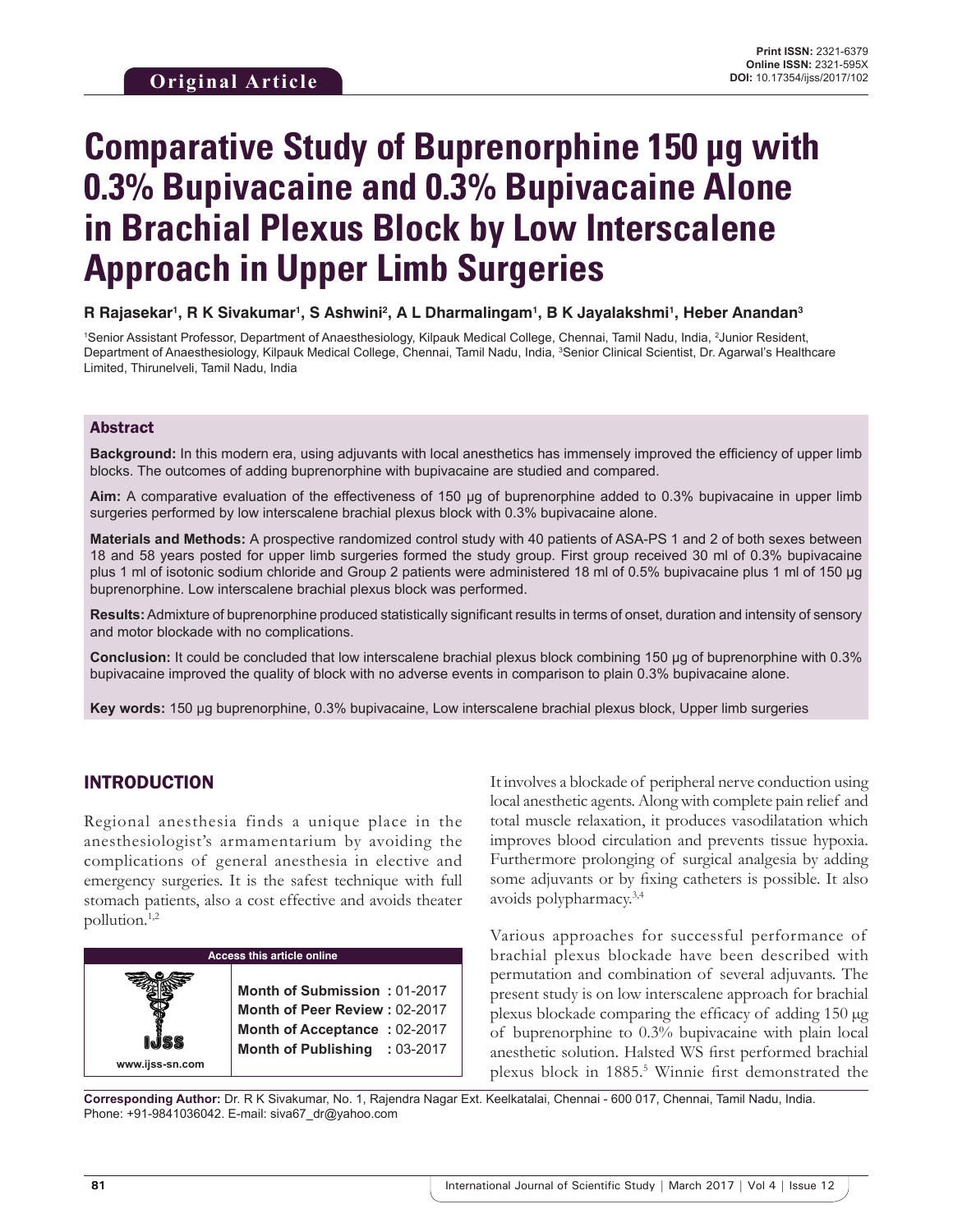interscalene approach of the brachial approach of the brachial block in 1970.<sup>6</sup> Among the three approaches, that is, supraclavicular, interscalene, and axillary block, the safest method of the block is axillary block. However, this axillary block is inadequate for the operation on arm and shoulder, difficult to block musculocutaneous nerve and it may cause sparing of radial aspect of forearm and dorsum of the hand. The tourniquet pain is also not tolerable. Hence, we choose low interscalene approach to compare the studies.

#### **Aim**

A comparative evaluation of the effectiveness of 150 µg of buprenorphine added to 0.3% bupivacaine in upper limb surgeries performed by low interscalene brachial plexus block with 0.3% bupivacaine alone.

### MATERIALS AND METHODS

A prospective comparative study of 40 patients of ASA-PS I and II category of both sexes in the age group of 18-58 years posted for upper limb surgeries in the department of plastic and hand reconstructive surgery at Kilpauk Medical College Hospital formed the material for the study. The Institutional Ethical Committee approval and informed consent were obtained. Patients were randomly divided into two groups. Group I (*n* = 20) received 18 ml of 0.5% bupivacaine + 12 ml of isotonic sodium chloride solution making the solution 0.3% and Group II ( $n = 20$ ) received 18 ml of 0.5% bupivacaine + 12 ml of isotonic sodium chloride solution + 1 ml of 150 µg of buprenorphine. The brachial block was performed by interscalene approach. Inclusion criteria are all consented patients of both the sexes weighing between 40 and 70 kg and aged between 18 and 58 years belonging to ASA I and II category undergoing both elective and emergency upper limb surgeries. Exclusion criteria are patient refusal, clinically significant coagulopathy, bacterial and fungal infection of the injection site, pneumothorax, known epileptic, allergy to any of the drugs used in the study and ASA PS III and IV. Patients were evaluated preoperatively both clinically and with routine baseline investigations and assessed for fitness. Patients selected were counseled about the risks and benefits in performing the block. After getting informed and written consent, patients willing to be included in the study were enrolled. Intravenous (IV) access was secured with 18G IV cannula and all the baseline monitors such as pulse oximeter, noninvasive blood pressure (BP), electrocardiogram (ECG) (lead II continuous) were connected. Local anesthesia test dose was done. For continuous neurological evaluation, no sedative drugs were administered preoperatively. Boyle's machine, suction equipment, emergency intubation cart, and manual resuscitation bag with mask were kept ready. The procedure was carried out in Operation theatre (OT) or preparation room where all the facilities for resuscitation are available. The patient is positioned on the table and proper illumination was done at the site of block. Drugs used were 0.5% bupivacaine 1 vial, and bupergesic 1 amp (buprenorphine 0.3 mg) and distilled water 2 vials. Initially, the pre-procedure parameters were recorded such as pulse rate (PR), oxygen saturation (SpO<sub>2</sub>), ECG, and monitored intra- and post-operatively. Block was then administered and patients were observed vigilantly for the development of any complications.

#### **Surface Landmarks**

The anesthesiologist stands at the head end of the table. The interscalene groove is located by asking the patient to lift the head slightly to bring the clavicular head of the sternocleidomastoid into prominence and the index finger is rolled laterally across the belly until the groove is palpated. The finger is then moved inferiorly down the groove until the pulse of subclavian artery is palpated between scalene muscles. Once the groove is found, skin wheal is increased about 2.3 cm above the midpoint of the clavicle with 2 ml of lignocaine with 23G needle. After sterile preparation of the region, a 22G 4 cm needle was inserted through the skin wheal above the palpating fingers immediately lateral to the subclavian artery. It was directed 45 dorsolaterally parallel to the scalene muscles toward the elbow of the patient. There was a click once the sheath is pierced and entered. The patient felt paraesthesia of the hand and fingers once the tip of the needle crossed the perineural sheath. In this technique, paraesthesia was obtained before the 1<sup>st</sup> rib was contacted. If paraesthesia was not elicited, then the needle was withdrawn and redirected. Distal paresthesia was sought as a confirmatory index of being close to the nerves. Then, the needle was carefully held at the same position and the drugs were injected after aspiration for blood in the syringe. If there was any shooting pain, then the needle was slightly withdrawn. Repeated aspirations were performed after every 3-5 ml of drug injected. After injecting the local anesthetic, the block is tested for both sensory (using pin prick) and motor (using muscle power) and is compared with the same stimulation or power in the contralateral arm using the Hollmen's scale. The onset of blockade means minimum Grade 3 of Hollmen's scale. Motor block is evaluated by thumb abduction (radial nerve), thumb adduction (ulnar nerve), thumb opposition (median nerve), and flexion of the elbow in supination and pronation of the forearm (musculocutaneous nerve). Patients with failed blocks were excluded from the study. Postoperatively, patients were monitored for 12 h. Baseline vital signs such as PR, BP, and  $SpO_2$  were recorded and monitored. The time required for onset and completion of the blockade, duration of blockade, the intensity of sensory and motor blockade, complications of the blockade, and rescue analgesia were assessed.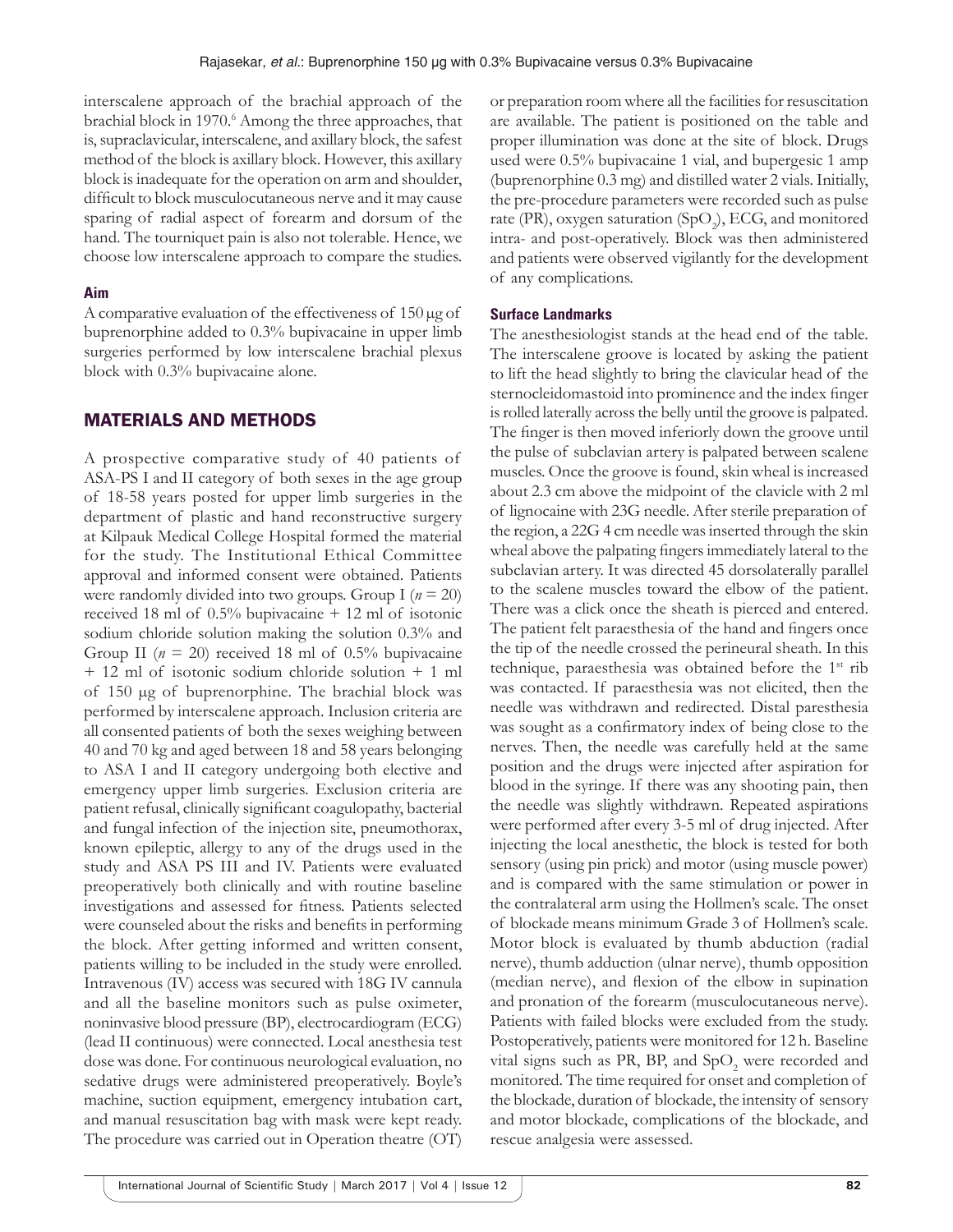## RESULTS

A total of 20 patients in each group results were analyzed. Distribution of gender is given in Table 1. Male patients are more in each group.

Table 2 shows time taken for complete sensory and motor blockade. Time taken for sensory blockade in Group I and II is 20.5 min and 22.4 min, which is statistically insignificant ( $P = 0.187$ ). Time taken for motor blockade in Group I and II is 17.25 min and 19.2 min, which is statistically insignificant ( $P = 0.104$ ). Group II took more time for sensory and motor total blockade.

Table 3 shows total duration of sensory and motor blockade. Total duration for sensory blockade in Group I and II is 331.2 min and 680.6 min, which is statistically significant (*P* < 0.0001). Total duration for motor blockade in Group I and II is 300.9 min and 632.2 min, which is statistically significant  $(P < 0.0001)$ .

As per the Hollmen's scale, the intensity of sensory blockade between two groups had statistically significant difference  $(P \le 0.0001)$ . The intensity of motor blockade between two groups had statistically significant difference  $(P = 0.016)$  (Table 4).

# **DISCUSSION**

In this prospective randomized study, 40 patients satisfying the inclusion criteria underwent brachial plexus block with or without the addition of buprenorphine; onset, completion, duration and intensity of blockade were compared and statistically analyzed. The addition of 150 µg of buprenorphine to 0.3% bupivacaine resulted in significant increase in duration and intensity of sensory and motor blockade, shortens the onset of sensory and motor blockade, and there was no difference in time taken for total blockade. Hirschel described the first percutaneous technique for blocking the brachial plexus by the axillary approach in 1911 and reported on its successful use in this patients.<sup>7</sup> Kulenkampff assistant to Heinrich Braun used the supraclavicular technique in 1913.<sup>8</sup> Viel *et al*. postulated three possible mechanisms of action of prolonged analgesia produced by peripheral administration of opioids. The dorsal nerve root tissues contain mu opioid receptor finding sites.<sup>9</sup> Young et al. demonstrated axonal flow or movement of opioid receptors and these moving receptors circulated endorphins and their ligands in addition to exogenous opioids.<sup>10</sup> Daugaard *et al*. found that concentration of opioids to produce analgesia by diffusion from brachial plexus sheath to extramural and subarachnoid spaces to act on opioid receptors in the

| Table 1: Distribution of genders in study groups |         |                 |  |  |
|--------------------------------------------------|---------|-----------------|--|--|
| <b>Gender</b>                                    | Group I | <b>Group II</b> |  |  |
| Male                                             | 16      | 17              |  |  |
| Female                                           |         | 3               |  |  |

| Table 2: Time taken for total blockade |            |         |  |  |  |  |
|----------------------------------------|------------|---------|--|--|--|--|
| Time take for blockade                 | Mean       | P value |  |  |  |  |
| Sensory                                |            |         |  |  |  |  |
| Group I                                | $20.5$ min | 0.187   |  |  |  |  |
| Group II                               | 22 4 min   |         |  |  |  |  |
| Motor                                  |            |         |  |  |  |  |
| Group I                                | 17.25 min  | 0.104   |  |  |  |  |
| Group II                               | 19.2 min   |         |  |  |  |  |

| Table 3: Total duration of blockade |           |          |  |  |  |  |
|-------------------------------------|-----------|----------|--|--|--|--|
| <b>Duration of blockade</b>         | Mean      | P value  |  |  |  |  |
| Sensory                             |           |          |  |  |  |  |
| Group I                             | 331.2 min | < 0.0001 |  |  |  |  |
| Group II                            | 680.6 min |          |  |  |  |  |
| Motor                               |           |          |  |  |  |  |
| Group I                             | 300.9 min | < 0.0001 |  |  |  |  |
| Group II                            | 632.2 min |          |  |  |  |  |

#### **Table 4: Intensity of blockade using Hollmen's scale**

| <b>Intensity of blockade</b> | <b>Grading</b> |    |    |    | P value  |
|------------------------------|----------------|----|----|----|----------|
|                              |                | 2  | 3  |    |          |
| Sensory                      |                |    |    |    |          |
| Group I                      | Ω              | 13 |    | 0  | < 0.0001 |
| Group II                     |                |    | 5  | 14 |          |
| Motor                        |                |    |    |    |          |
| Group I                      |                |    | 13 | 0  | 0.016    |
| Group II                     |                |    | 9  |    |          |

dorsal horn was inadequate. Evidence of axonal flow of various macromolecules suggests possible centripetal axonal transport of opioids into the substantia gelatinosa after perineural injection.<sup>11</sup> Stein et al. postulated that activation of these neuronal receptors causes attenuation of the excitability of the nociceptive input terminals or inhibition of release of excitatory transmitters or both.<sup>12</sup>

## **CONCLUSION**

Brachial plexus blockade by low interscalene approach using 150 µg of buprenorphine as an adjuvant to 0.3% bupivacaine provided a faster onset of sensory and motor blockade with a significant increase in the duration and intensity of sensory and motor blockade with no complications when compared to plain 0.3% bupivacaine local anesthetic solution in upper limb surgeries.